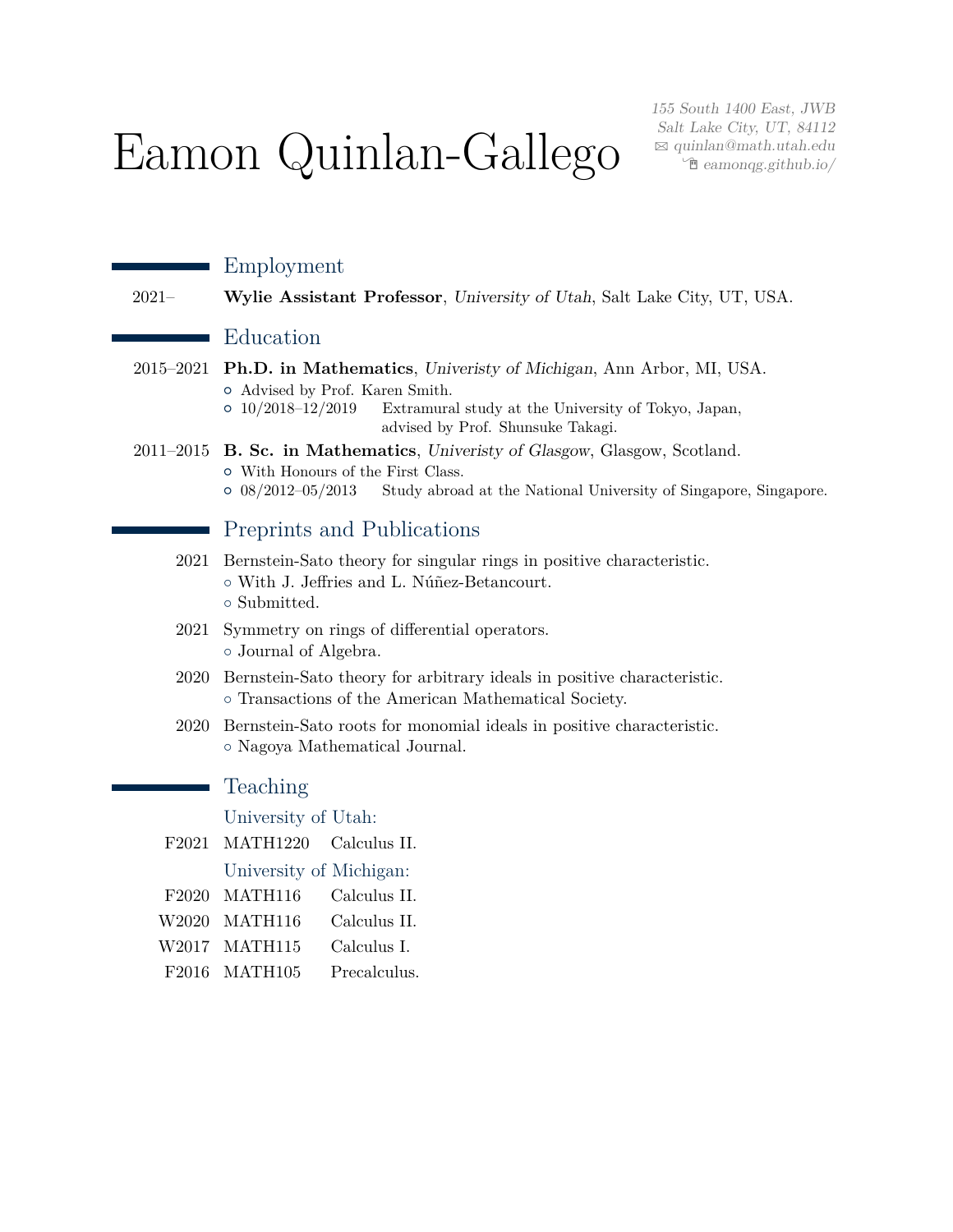#### Other teaching experiences:

- 08/2018 Course on Rings of Differential Operators.
	- A one-week introductory course on rings of differential operators aimed at graduate students and advanced undergrads.
- 07/2018 Michigan Math and Science Scholars, Fibonacci Numbers.
	- Graduate Student Instructor under Prof. Melvin Hochster.
	- A two-week intensive course to introduce highly motivated high-school students to number theory, combinatorics and game theory via the study of Fibonacci numbers.
- 07/2017 Michigan Math and Science Scholars, Fibonacci Numbers.

### Scholarships and Awards

- 2018 Ito Foundation for International Education Exchange Scholarship. ◦ Provides funding for up to two years of study in Japan.
- 2015 Third Prize at the International Mathematics Competition for University Students.
- 2014 Ede and Ravenscroft Prize. ◦ Awarded annually to the most distinguished Science graduate of the year
- 2013 Cunninghame Medal and Prize. ◦ Awarded annually to the most distinguished student in the Advanced Honours class of Mathematics
- 2011 Honorable Mention at the International Physics Olympiad.
- 2010 Gold Medal at the Spanish Physics Olympiad.

#### **Service**

2020, 2021 Co-organized the online Differential Operators in Commutative Algebra Seminar (DOCAS): <https://sites.google.com/umich.edu/docas>

### **I**nvited Talks

- 2021 Mathematical Congress of the Americas. ◦ Session: Differential Operators in Algebraic Geometry and Commutative Algebra. ◦ Video recording: <https://www.youtube.com/watch?v=-ZtFggLMAKg>
- 2021 Singularity Seminar of Nihon University.
- 2021 Commutative Algebra Seminar at University of Illinois at Chicago.
- 2021 Joint Mathematics Meetings. ◦ Special Session on Commutative Algebra in Positive Characteristic.
- 2020 Commutative Algebra Seminar at Purdue University.
- 2020 Commutative and Homological Algebra Market Presentations (CHAMP). ◦ Video recording: <https://www.youtube.com/watch?v=ayG3AHO-Obs>
- 2020 University of Arkansas Algebra Seminar.
- 2019 41st Japan Symposium on Commutative Algebra.
- 2019 Commutative Algebra and Algebraic Geometry Seminar, CIMAT.
- 2019 AMS Sectional Meeting, Madison, WI, USA  $\circ$  Special Session on Homological and Char.  $p > 0$  Methods in Commutative Algebra.
- 2019 Algebra Seminar, Universidad Autónoma de Madrid.